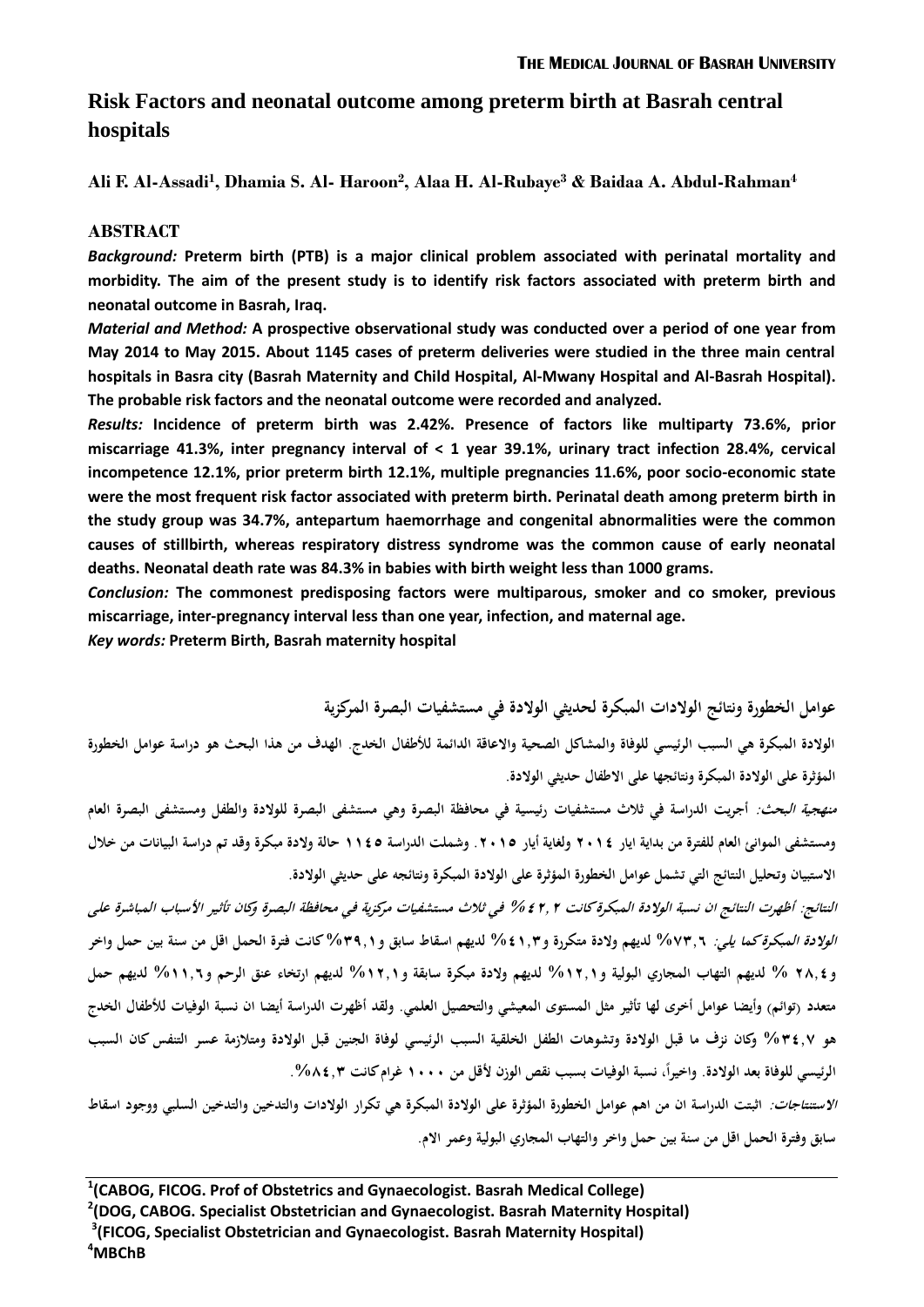#### **INTRODUCTION**

reterm labour is an important problem associated with a high perinatal mortality and morbidity.<sup>[\[1\]](#page-8-0)</sup> Preterm The occurrence of regular and the occurrence of regular and the occurrence of regular and morbidity.<sup>[1]</sup> Preterm labour defined as the occurrence of regular uterine contraction (four or more in twenty minutes or eight or more in one hour) and cervical changes (effacement equal to or greater than 80% and dilatation equal to or greater than 1 cm) in women with intact fetal membrane and gestational age less than 37 weeks.<sup>[\[1\]](#page-8-0)</sup> Preterm labour is one of the syndromes characterized by the premature activation of the final pathway of parturition. Preterm birth (PTB) refers to the birth of a baby that occurs before 37 completed weeks of gestation. PTB can be further subcategorized as late preterm delivery 34 to 36 completed week's gestation, moderately preterm 32 to 34 completed weeks, very preterm- less than 32 weeks, and extremely preterm- less than 28 weeks gestation.<sup>[\[2\]](#page-8-1)</sup> PTB can also be defined by birth weight: low birth weight less than 2500 g, very low birth weight 1500 g, and extremely low birth weight less than 1000 g.  $^{[2]}$  $^{[2]}$  $^{[2]}$  Threatened preterm labour is defined as regular uterine contractions  $\geq$  10/hour, cervical dilatation  $\lt$  1 cm, cervix less than 80% effacement and short cervix  $\langle 2.5 \text{ cm} \rangle$  by end cervical ultrasound examination.<sup>[\[1\]](#page-8-0)</sup> Incidence The incidence of PTB in the developed world is 7–12%. There has been a small gradual rise in the incidence of PTB associated with assisted reproduction causing multiple pregnancies and an increased tendency to obstetric intervention. [\[3\]](#page-8-2) Incidence of PTB in a rural area in Bangladesh was 22.3%. [\[4\]](#page-8-3) In Iran, Prematurity was the most common reason for death in the following cities with their corresponding prevalence: (Tehran 7.2%, Shiraz 5.5%, Arak 8.2%, Khorramabad 8.4%, Yasooj 4.8%).<sup>[\[5,](#page-8-4)[6\]](#page-8-5)</sup> The worldwide incidence of PTB wasin Africa 11.9% and in North America was 10.6%.The lowest was in Europe  $(6.2\%)$ .<sup>[\[7\]](#page-8-6)</sup> In Iraq (2006), the reported incidence rate of PTB was (31%) in western Iraq (Al-Anbar), in eastern Iraq (Diyala)

(51.8%) and the center of Iraq (Baghdad)  $(50\%)$ .[\[8\]](#page-8-7)

#### **MATERIALS AND METHODS**

A prospective observation study was conducted over a period of one year from May 2014 to May 2015. About 1145 cases of preterm deliveries were studied in the three main central hospitals in Basrah city (Basrah Maternity and Child Hospital, Al-Mwanny Hospital and Basra General Hospital). The probable risk factors and the neonatal outcome were followed up. These three hospital were selected because they contain neonatal care units. In cases with preterm labour, the gestational age was calculated based on LMP (first day of the last menstrual period) and / or early pregnancy ultrasound. On admission to the hospital, detailed history was taken about age, level of education, occupation, socio-economic status, presence of psychological stress, history of previous pregnancies, previous preterm labour, previous miscarriage, inter-pregnancy interval less than one year, recurrent APH, history suggestive of cervical incompetence and previous birth trauma, and history of smoking. Detailed clinical examination was done to those women conce trating on BMI, full obstetric examination, presence of genital tract infection. Investigations were done including haemoglobin concentration, blood sugar and general urine examination, and ultrasound. Those points were recorded in special questioner (attached to the paper).

#### *Inclusion and Exclusion Criteria*

Presence of the following symptoms and signs were taken as the criteria for inclusion of cases.

Gestational age between 24-37 weeks. Painful uterine contractions (four, more in twenty minutes, eight, or more in one hour). Cervical effacement of more than 80% and dilatation more than 3 cm. Presence of show or bag of membranes. Cases were admitted to the labour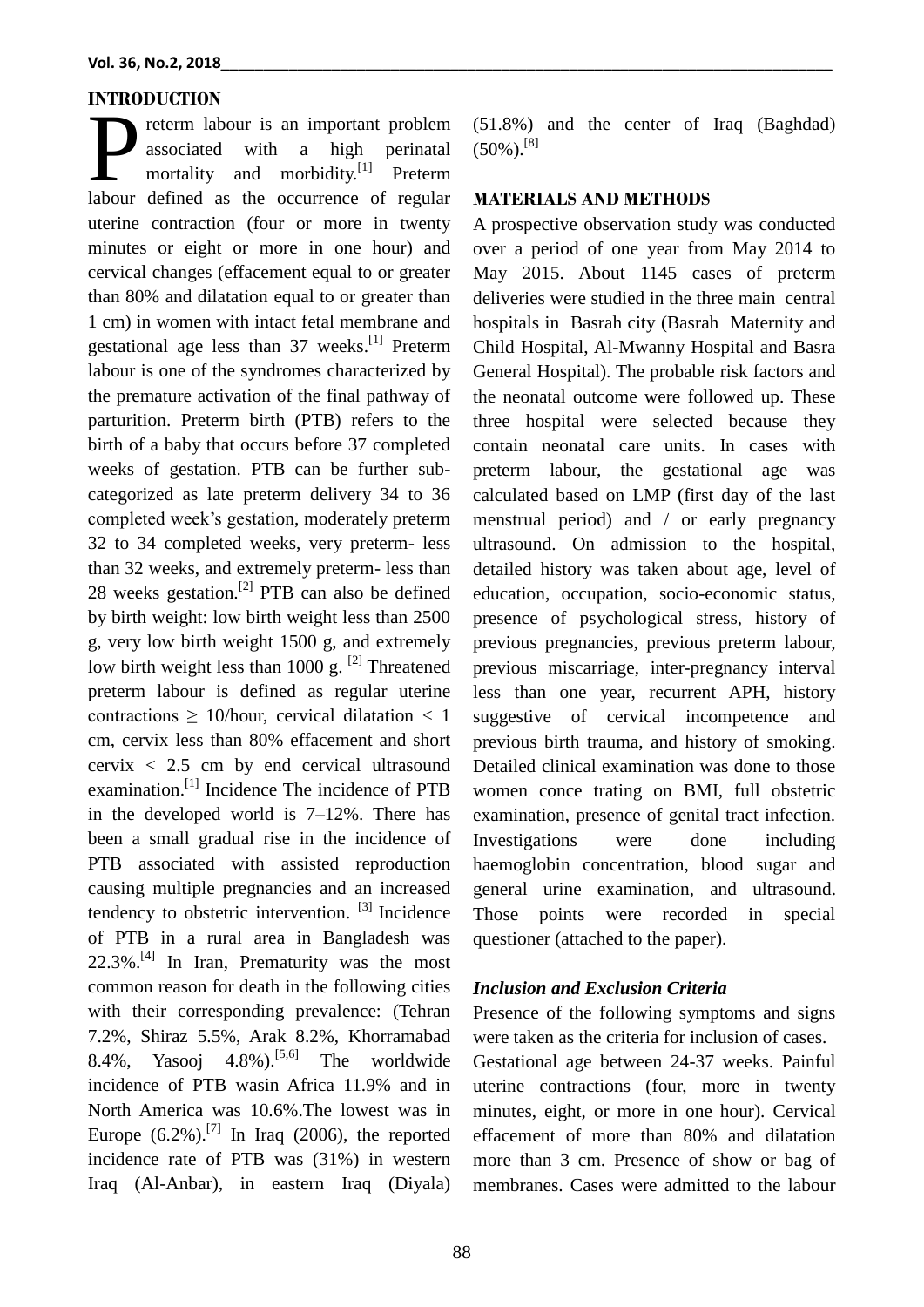room and the progress of labour was assessed. Obstetric management was done by the obstetrician on call. Pediatricians on call were available at the time of delivery. Babies were assessed and transferred to Neonatal Care Unit. The causes of neonatal death in form of RDS, asphyxia, congenital anomalies, meconium aspiration and septicemia were recorded. Preterm babies were followed up until they discharge from Neonatal Care Unite and their outcome was recorded.

## **Statistical analysis**

PTBs were subcategorized as (i) extremely preterm 24–28 weeks of gestation, (ii) very preterm 28–32 weeks of gestation, and (iii) mild Preterm 32–37 weeks of gestation. We estimated the incidence of preterm birth by dividing all live PTB, whether singleton, twin or higher order multiples, by all live births in the population. The collected data were analyzed by SPSS (Ver. 16.0) after coding using descriptive statistics.

## **RESULTS**

Amongst the 47216 total live birth during the study period (one year), in three main central hospitals in Basrah, 1145 cases were admitted with preterm labour giving an incidence of 2.42%. The incidence rate of preterm birth in three main hospitals in Basrah city of Iraq is shown in (Table-1). Basrah general Hospital shows the higher rate of preterm birth 2.8% as compared with Basrah Maternity and Child Hospital 2.75%., and Al-Mwanny Hospital get the lowest rate of preterm birth 1.65%.

## **Table 1. Incidence of preterm birth in the three hospitals**

| <b>Hospital</b>                            | <b>PTB</b> | <b>Total birth</b> | <b>Incidence Rate</b> |
|--------------------------------------------|------------|--------------------|-----------------------|
| <b>Basrah Maternity and Child Hospital</b> | 580        | 21225              | 2.75%                 |
| <b>Al-Mwanny Hospital</b>                  | 248        | 14990              | 1.65%                 |
| <b>Basrah general hospital</b>             | 317        | 11201              | 2.8%                  |
| <b>All Hospitals</b>                       | 1145       | 47416              | 2.42%                 |

The distribution of cases of PTB according to the gestational age is shown in (Table-2). The largest numbers of women 874 (76.3%) were in

the gestational age group of 32-37 uncompleted weeks.

## **Table 2. Distribution of cases by gestational age.**

| <b>Gestational age (weeks)</b>        | <b>No. of Cases</b> | $\frac{0}{0}$ |
|---------------------------------------|---------------------|---------------|
| 24-28 uncompleted (extremely preterm) |                     |               |
| 28-32 uncompleted (very preterm)      | 210                 | 18.3          |
| 32-37 uncompleted (mild preterm)      | 874                 | 76.3          |
| <b>Total</b>                          | 1145                | 100           |

(Table-3), reveals the socio-economic background of the study population. The largest percentage of women who developed PTB were housewives (89%), (61%) of them had primary

school level of education and (62%) were living in rural area. From the above facts, the majority of cases were of low socio-economic status.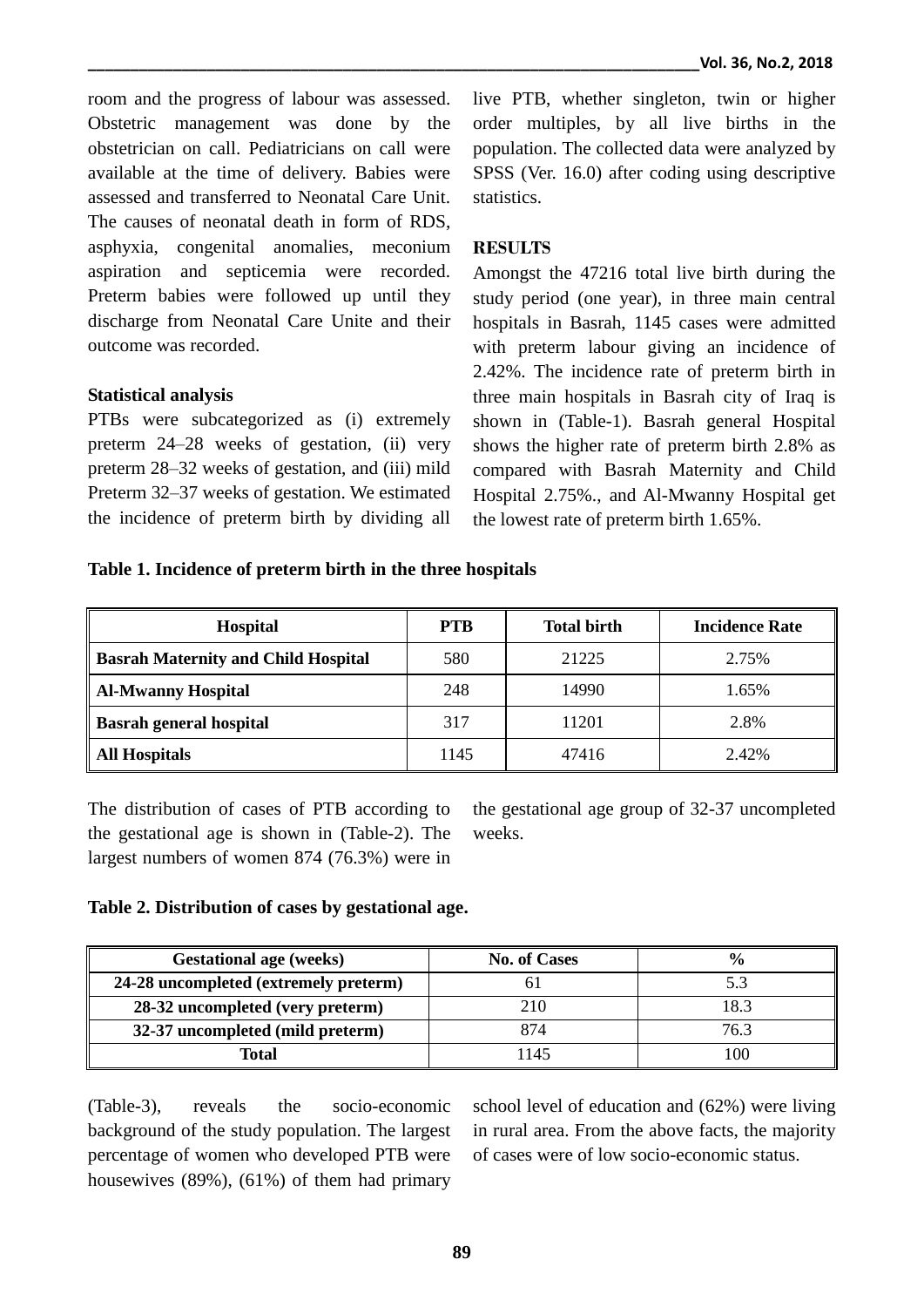| <b>Variable</b>           | No. of cases | $\frac{0}{0}$  |
|---------------------------|--------------|----------------|
| Occupation                |              |                |
| <b>House</b> wife         | 1023         | 89             |
| Worker                    | 122          | 11             |
| <b>Education</b>          |              |                |
| <b>Illiterate</b>         | 112          | 10             |
| <b>Primary school</b>     | 697          | 61             |
| <b>Secondary school</b>   | 258          | 22             |
| <b>Higher education</b>   | 78           | $\overline{7}$ |
| <b>Place of Residence</b> |              |                |
| <b>Rural</b> area         | 708          | 62             |
| Urban area                | 437          | 38             |

**Table 3. Distribution of cases according to socioeconomic background.**

(Table-4), shows the distribution of risk factors among cases of PTB. Multiparty was found to be the most common risk factors of PTB. The percentage of PTB was higher in multiparas women (73.6%) compere to primigravida (26.4%), majority of cases 647(76.7%) were delivered at gestational age 32-37 weeks. Smoking and co smoking was the second common risk factor for PTB seen in 555(48.5%) women. 416 out of 555 (75%) were delivered in gestational age group between 32-37 weeks while only 5.5% were delivered at gestation age group between 24-28 weeks. Previous miscarriage was found to be the third risk factor of preterm labour (473 cases 41.3%). Amongst the 473 cases with previous miscarriage, 308 of them had single miscarriage, and 165 had recurrent miscarriage. Out of 473 cases, 308

cases were delivered preterm and live. Thirtynine present of cases had inter pregnancy interval of  $\langle 1 \rangle$  year. The majority of cases 350(78%) were delivered at gestational age 32- 37 weeks, 4.2% were delivered at 24-28 weeks, and only 65(14.5%) cases were dead. Infection evident by urinary tract infection on general urine examination and according to the clinical findings on examination (fever, lower abdominal pain and offensive vaginal discharge) was the next common risk factor seen in 325(28.4%) women. Out of 325 cases, 211 cases were delivered prematurely and live. The remaining 114 were delivered dead premature. Other factors occur with less frequency as fetal and uterine anomalies account for 5.2% and 1.3% of cases of PTB, respectively.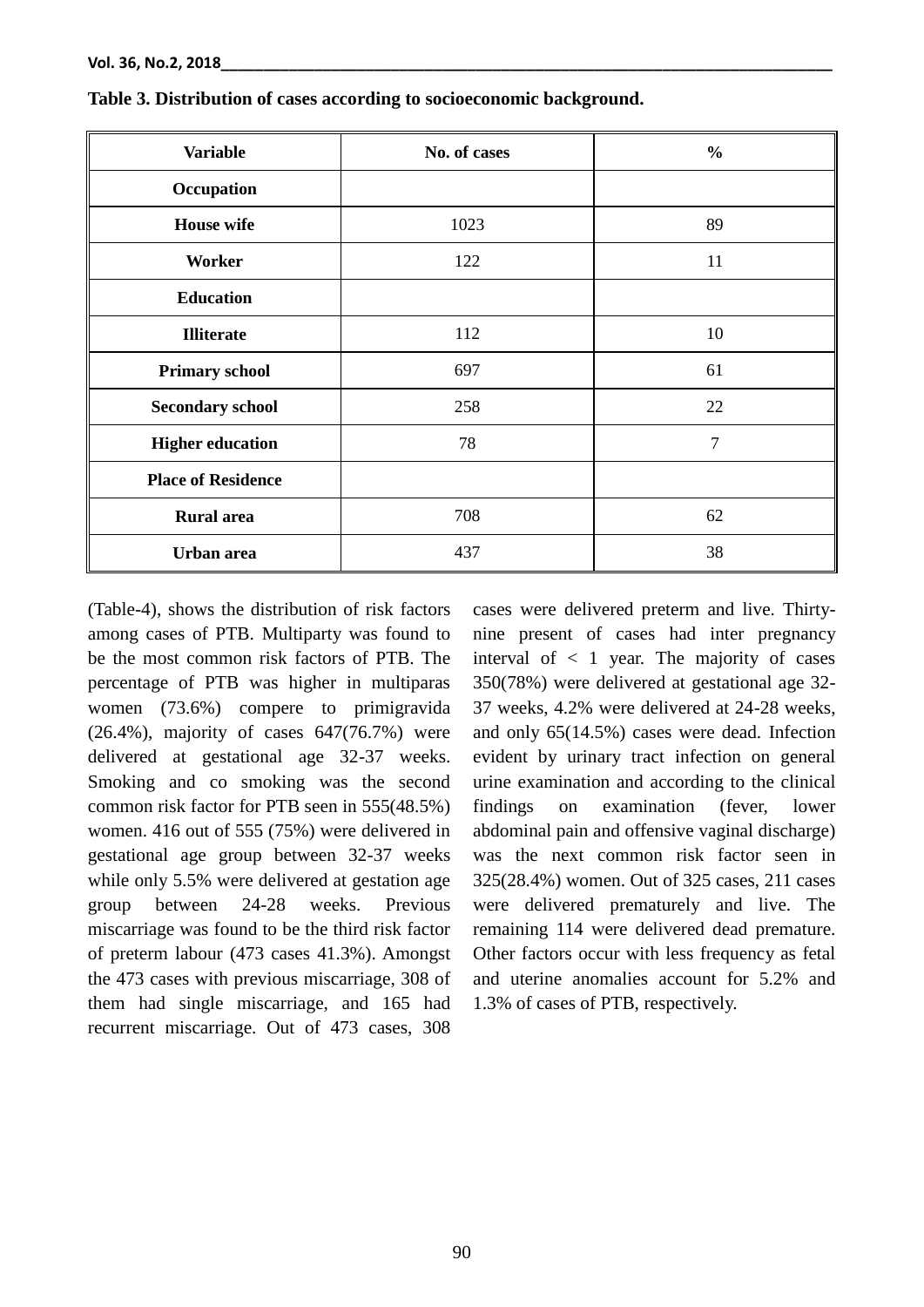| <b>Risk Factors</b>                 | <b>Gestational age</b> |       |       | <b>Total</b> |
|-------------------------------------|------------------------|-------|-------|--------------|
|                                     | 24-28                  | 28-32 | 32-37 |              |
| <b>Infection</b>                    | 20                     | 65    | 240   | 325          |
| Maternal age:                       |                        |       |       |              |
| Maternal age $<$ 20 years           | 19                     | 58    | 226   | 303          |
| Maternal age $> 35$ years           | 16                     | 51    | 213   | 280          |
| Primigravida                        | 20                     | 55    | 227   | 302          |
| <b>Multipara</b>                    | 41                     | 155   | 647   | 843          |
| <b>Uterine over-distention</b>      | 12                     | 36    | 85    | 133          |
| Previous preterm baby               | 6                      | 32    | 100   | 138          |
| <b>Previous miscarriage</b>         | 27                     | 85    | 361   | 473          |
| <b>Cervical incompetence</b>        | 7                      | 34    | 98    | 139          |
| Ante-partum haemorrhage             | 14                     | 33    | 113   | 160          |
| Inter-pregnancy interval $> 1$ year | 19                     | 79    | 350   | 448          |
| <b>Fetal abnormality</b>            | 3                      | 11    | 46    | 60           |
| <b>Smoker and co smoker</b>         | 31                     | 108   | 416   | 555          |
| <b>Uterine Anomalies</b>            |                        | 2     | 12    | 15           |

## **Table 4. The Distribution of risk Factors among cases with preterm birth by gestational age.**

(Tables-5), shows the causes of neonatal death according to the gestation age. Neonatal death rate of PTB in our study was 34.7% (398 dead and 747 alive). RDS was the most common cause of neonatal death and account for about (283) 24.7%. The majority of cases 72.9 % were died because of RDS in gestational age 24–28 weeks. Congenital anomalies were the second

most common cause of death account for about 20.74%, the largest death were found with gestational age between 32-37 weeks and the lowest rate 6.3% were delivered with gestational age between 24-28 weeks. Meconium aspiration was responsible for the least percentage of neonatal death, 0% between 24–28 weeks and 0.84% at 32–37 weeks.

## **Table 5. Causes of neonatal death according to gestational age**

| <b>Cause</b>                  | <b>Gestational age (week)</b> | <b>No. of Cases</b> |             |     |
|-------------------------------|-------------------------------|---------------------|-------------|-----|
|                               | $24 - 28$                     | $28 - 32$           | $32 - 37$   |     |
| <b>RDS</b>                    | 35(72.9%)                     | 84(77.1%)           | 164(68.04%) | 283 |
| Asphyxia                      | $0(0\%)$                      | $7(5.7\%)$          | 16(6.63%)   | 23  |
| <b>Congenital abnormality</b> | $3(6.3\%)$                    | 9(8.7%)             | 50(20.74%)  | 62  |
| <b>Meconium</b>               | $0(0\%)$                      | $1(1\%)$            | $2(0.84\%)$ |     |
| Septicemia                    | $10(20.8\%)$                  | $8(7.5\%)$          | 9(3.75%)    | 27  |
| <b>Total</b>                  | 48(100%)                      | 109(100%)           | 241(100%)   | 398 |

(Table-6), Shows the effect of gestational age on neonatal mortality because of RDS. The majority of cases 57.4% were died because of RDS in gestational age 24-28 weeks, 40% cases were died because of RDS at 28-32 weeks, and only 19% were died because of RDS at 32-37 weeks.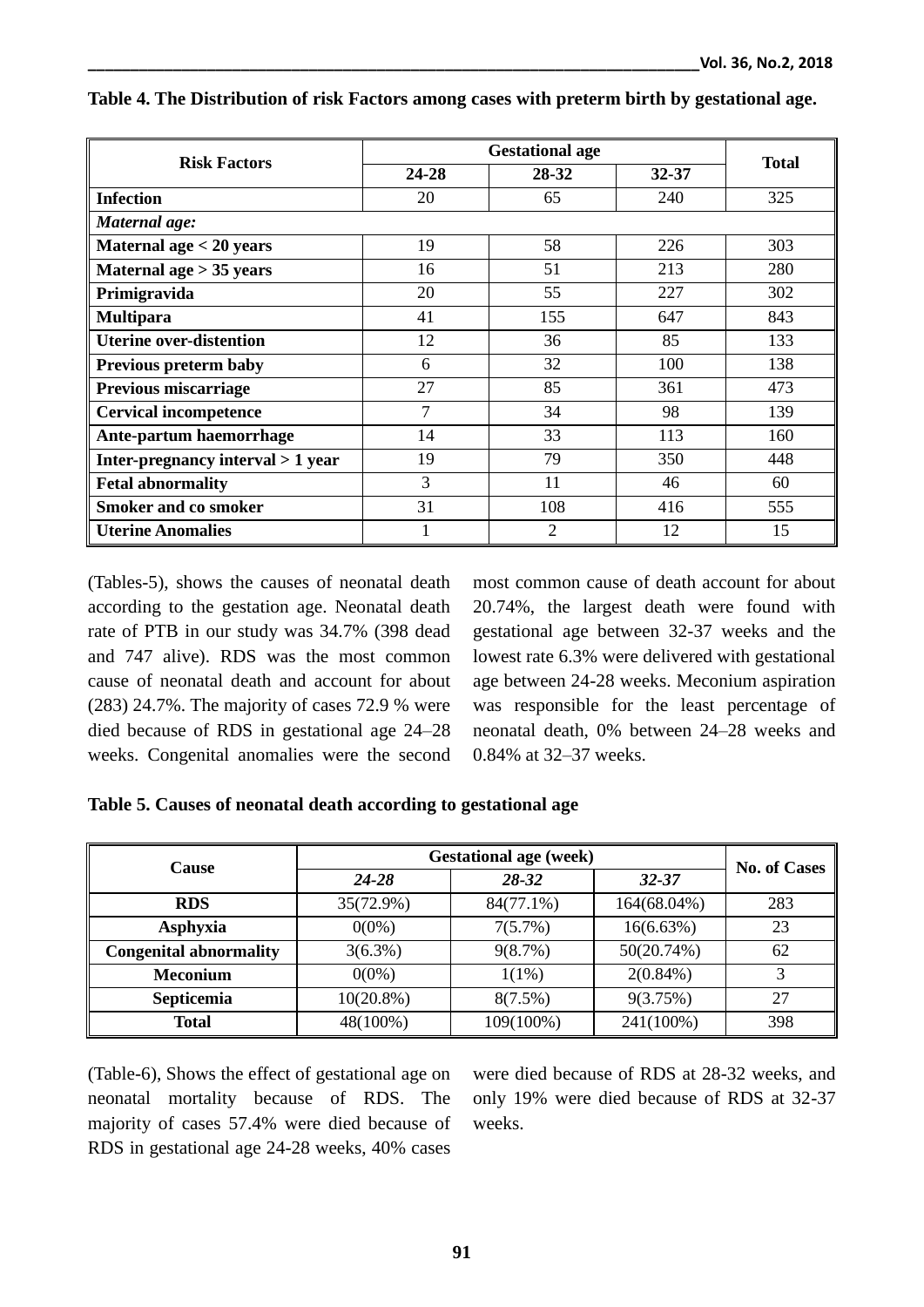| <b>Gestational age</b> | <b>Total of</b> | Live birth          |               | <b>Neonatal death</b> |                      |
|------------------------|-----------------|---------------------|---------------|-----------------------|----------------------|
| (week)                 | <b>Cases</b>    | <b>No. of Cases</b> | $\frac{0}{0}$ | <b>No. of Cases</b>   | <b>Case Fatality</b> |
| 24-28                  | 61              | 26                  | 42.6          | 35                    | $(57.4\%)$           |
| 28-32                  | 210             | 126                 | 60            | 84                    | $(40.0\%)$           |
| 32-37                  | 874             | 710                 | 81            | 164                   | $(9.2\%)$            |
| Total                  | 1145            | 862                 |               | 283                   | (24.7%)              |

**Table 6. The effect of gestational age on neonatal mortality because of RDS**

(Table-7), shows the effect of birth weight on neonatal outcome. Neonatal mortality was directly proportional to the birth weight of the baby. The higher neonatal death rate was shown in babies weighting less than 1000 grams 84.3% and the lowest in birth weight more than 2000 grams 27.3%. Nine out of 61 cases weighing less than 1000 gram (15%) neonates were survived.

# **Table 7. The effect of birth weight on neonatal outcome**

| <b>Birth weight</b><br>(gram) | Live        | Death      |
|-------------------------------|-------------|------------|
| < 1000                        | 9(15%)      | 48(84.3%)  |
| $1000 - 2000$                 | 108 (48.6%) | 114(51.4%) |
| $2000 - 2500$                 | 630 (72.7%) | 236(27.3%) |
| Total                         | 747         | 398        |

## **DISCUSSION**

Preterm labour is one of the syndromes characterized by the premature activation of the final pathway of parturition. PTB refers to the birth of a baby that occurs before 37 completed weeks of gestation.<sup>[\[2\]](#page-8-1)</sup> PTB is one of the most common obstetric problems, and pre-term neonates are more likely to die than full-term infants. Furthermore, those who survive run a greater risk of disability.  $[10,11]$  In this study, the hospital base incidence of PTB was 2.42% which is lower than that of India 13.2% reported

by Bangal. <sup>[\[11\]](#page-8-9)</sup> Other study in Iran was reported that the incidence rate of PTB was 4.8% in Yasooj and 5.5% in Shiraz 11. In Iraq (2006), the reported incidence rate of PTB was (31%) in western Iraq (Al-Anbar), in eastern Iraq (Diyala) (51.8%) and the center of Iraq (Baghdad)  $(50\%)$ .<sup>[8]</sup> Beck, et al.  $(2010)$  showed that the highest rates of PTB in Africa and North America were 11.9% and 10.6% of all births, respectively, and the lowest in Europe were  $6.2\%$ .<sup>[\[7\]](#page-8-6)</sup> In our study, the lower incidence rate could be due to data collection which include only Hospital Birth in Basrah Center. We reported that the largest number of women 76.3% were in gestational age group of 32-37 weeks; similar to other study in Iraq (2006) 85% of PTB were occurring at 32-36 weeks. In India, Singh (2007) reported that the maximum number of women 48.5% were in gestational age group of  $34-36$  weeks. <sup>[12]</sup> This could be due to the fact that with increasing gestational age there is more uterine distention which might stimulate the labour process. We noticed that 61% of cases with PTB having primary school education. A higher PTB rate was observed among housewives (89%) and place of residency (62% from rural area). All these indices are interrelated and are responsible for low socio-economic status. Similar results have been reported elsewhere, in Iraq 2006, low socioeconomic class was 82.5%, housewives 99%, and illiterate 64% had PTB.<sup>[\[13\]](#page-8-10)</sup> Bangal also observed that the majority of the women were from low socioeconomic class, 95% women were from rural area14. Urinary tract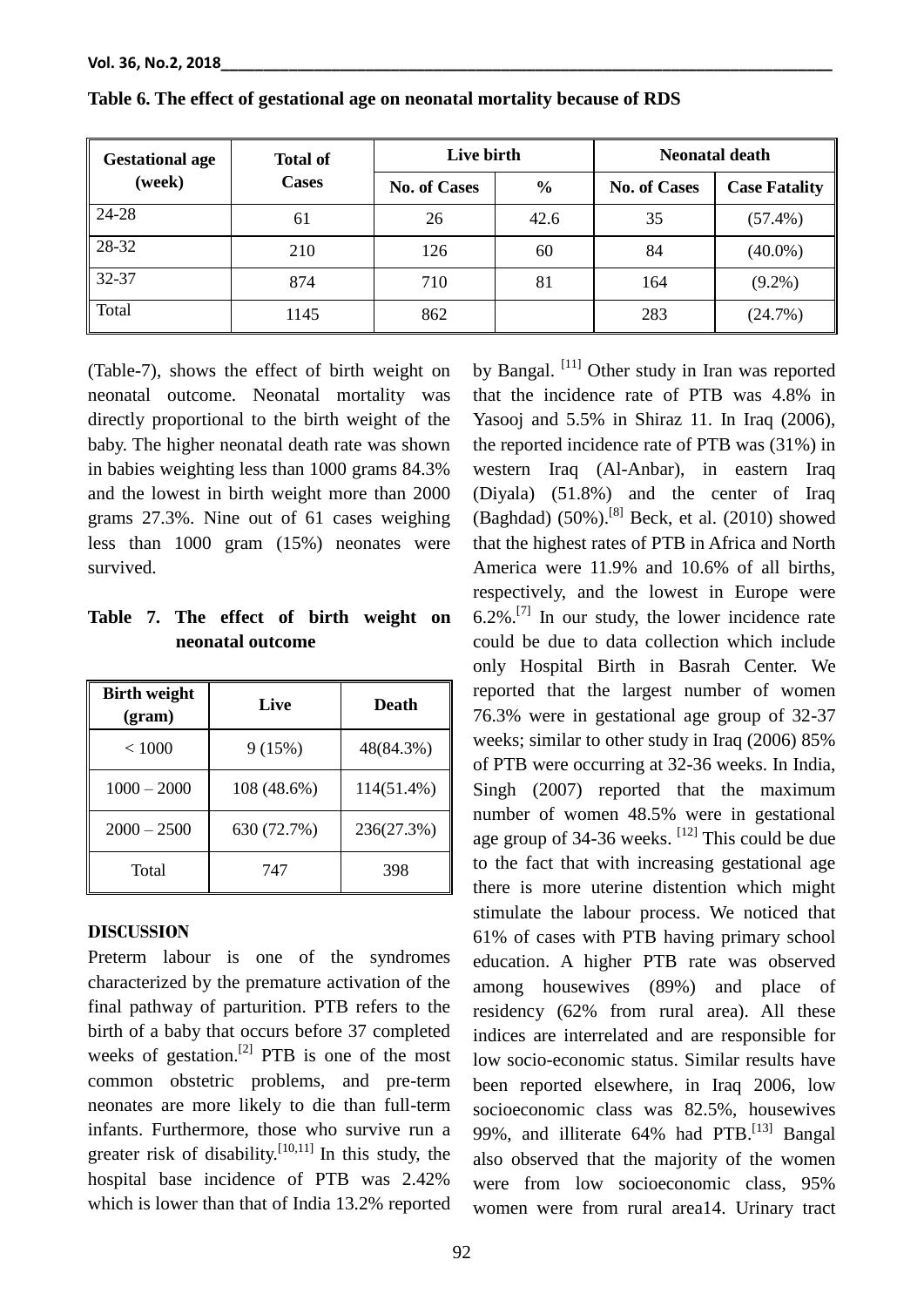infection (UTI) was found to be a risk factor for PTB, in this study, 28.4% of cases had UTI; similar to the findings in some other studies Al-Dabbagh and Al-Taee (2006) who found that(28.4%) of cases had UTI13. No association, however, was observed between PTB and genital tract infection in this study. Other studies were inconclusive. Although similarly negative associations have been reported, some other studies have found a positive association, particularly with trichomoniasis, bacterial vaginosis and mycoplasmal infections15. According to Singh (2007), genitourinary tract infection was the commonest cause of preterm labour (20.7%), Urinary tract infections was present in 8.4% while genital tract infection was present in  $12.25\%$ . <sup>[12]</sup> Kiran (2010) was observed that 65.5% of cases had infection, bacterial vaginosis accounted for 32.4% of cases while UTI was found to be associated with  $20.34\%$  of cases.  $\left[16\right]$  The failure in this study to find a positive association with genital tract infection might be due to the cause that the occurrence of UTI was determined depending on clinical case histories and examination and no direct laboratory results were available to us. It is possible that women may confuse the two infections (UTI and genital tract infection) or may be more prone to report urinary rather than genital tract infections. In the presented study 26.4% of PTB were among women ages less than 20 years while 24.6% were over ages of 35 years, Al-Dabbagh and Al-Taee (2006) reported that 20% of cases were delivered PTB less than 18 years old, and 18% were delivered PTB more than 35 years old13. Singh (2007) study results was shown that 32 (7.7%) women were less than 18 years old and 24 (5.8%) more than 35 years old 12. Other study reported that mother over the age of 35 years had direct relation with increased prematurity.<sup>[17]</sup> Derakhshi was found that the age over 35 years was inversely associated with the incidence of prematurity and those women were not at risk of  $PTB$ .<sup>[11]</sup> Different results could be due to differences in the study designs. In this study, we found that

the percentage of PTB was higher in multiparas women (73.6) compere to primigravida (26.4%) which is similar to that reported by Bangal (2012) was found that the incidence of PTB were more in multiparas and elderly women.<sup>[14]</sup> Singh (2007) also reported higher incidence in multiparas (53%) than primigravida women (47%). [\[12\]](#page-8-11) While Other investigator reported insignificant association between PTB and parity.  $[13]$  It might be because of the fact that multiple birth causes cervical insufficiency. In this study, 11.6% of PTB cases occurred in women with multiple pregnancy which is similar to that reported by Al-Dabbagh and Al-Taee (2006) were revealed significant associations between multiple pregnancies and PTB  $(9.5\%)$ .<sup>[\[13\]](#page-8-10)</sup> In Iran (2014) also reported that twin and multiple pregnancies were risk factor for prematurity  $(26.5\%)$ . <sup>[\[11\]](#page-8-9)</sup> It could be due to over distention might stimulate the labor process. Other study reported no effect of multiple pregnancy on PTB  $(1.03\%)$ . <sup>[\[16\]](#page-9-0)</sup> In this study, we found that the percentage of PTB was higher in women who had history of previous PTB (12.1%); approximate that reported by Singh (2007) 416(14.4%) had history of preterm deliveries.<sup>[\[12\]](#page-8-11)</sup> It might be due to similar recurrent cause for PTB. We noticed that high percentage of cases (41.3%) had history of previous miscarriage, 308 (27%) had history of single miscarriage, and 165 (14%) had recurrent miscarriage. Singh (2007) had shown that sixty (14.4%) women had history of prior abortions, out of which 15 (3.6%) had second trimester<sup>[\[12\]](#page-8-11)</sup> Other investigator found no statistically significant relation with the occurrence of PTB (Iran 2013). According to Al-Dabbagh and Al-Taee (2006) in Iraq, miscarriage has no significant relation with occurrence of PTB, 3 out of 200 cases had abortion  $(1.5\%)$ .<sup>[\[13\]](#page-8-10)</sup> In this study 12.1% of cases had cervical incompetence similar to that had been reported by Derakhshi (2014) which revealed that 26 (13%) of cases had cervical insufficiency.<sup>[\[11\]](#page-8-9)</sup> Al-Dabbagh and Al-Taee (2006) reported a higher percentage, 47 out of 200 (23.5%) were had cervical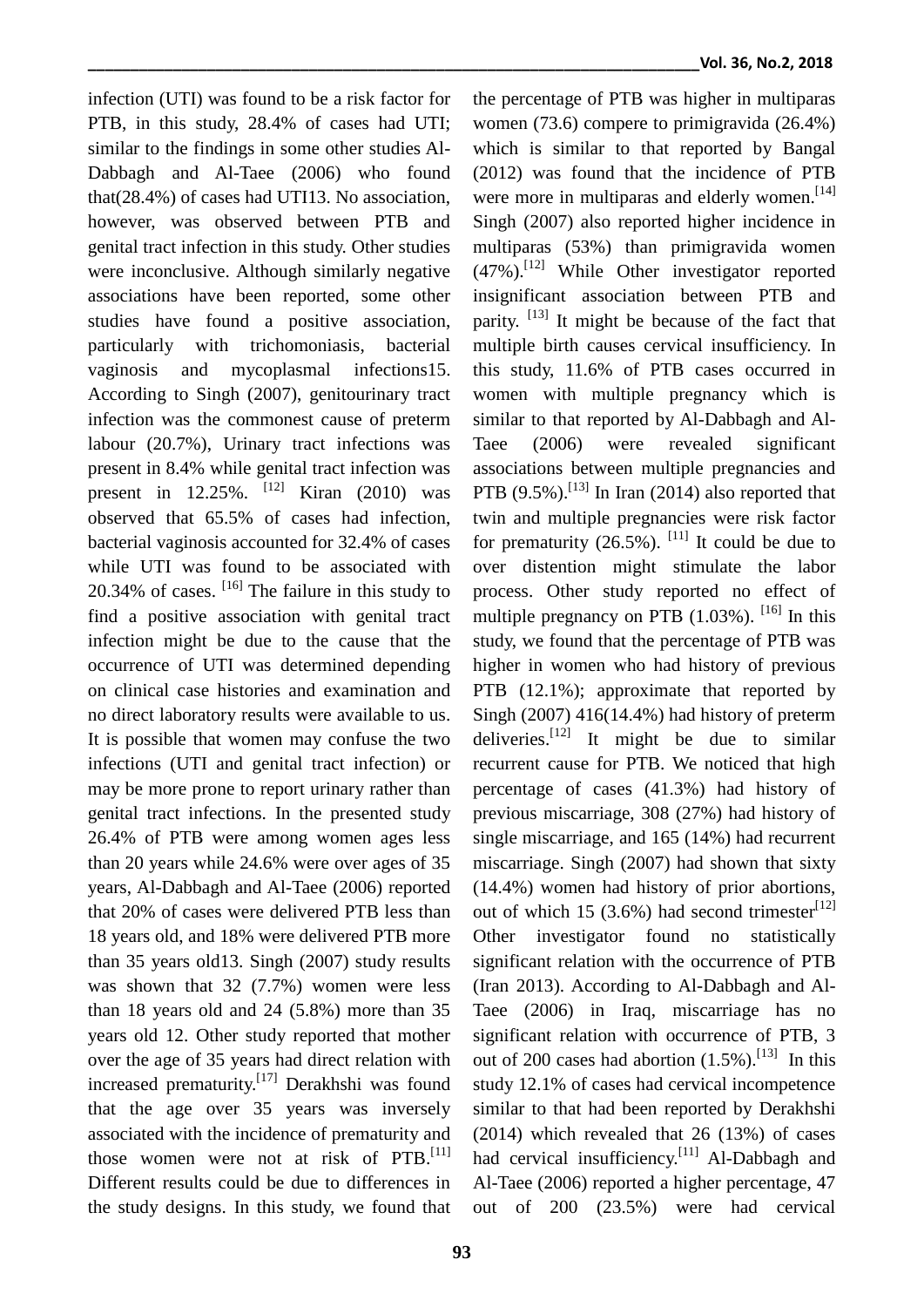incompetence11. This could be due to the fact that the cervix is unable to maintain pregnancy to term. In this study, we found that 14% of cases had APH, Bangal (2012) in India reported that APH was a common risk factors for preterm labour  $(22.53\%)$ .<sup>[\[14\]](#page-8-12)</sup> but other investigator (Al-Dabbagh and Al-Taee (2006)) reported that APH was not a risk factor for preterm labour.<sup>[\[13\]](#page-8-10)</sup> Accidental haemorrhage is a risk factor because of separation of placenta by retro placental bleeding leading to release of prostaglandin and stimulation of labour process while placenta previa lead to iatrogenic PTB. We found that the percentage of PTB was higher in women with inter pregnancy interval less than one year (39.1%) similar to that reported by Singh (2007) in India who showed that birth interval less than 12 months was a significant risk factors for preterm labour (odd ratio 6.39).  $^{[12]}$  $^{[12]}$  $^{[12]}$  According to Singh (2007) study fetal anomalies has minimal association with PTB, 4 out of 416(1%) had fetal anomalies.  $[12]$  Kiran (2010) concluded that fetal anomalies were reported in 2.7% of cases  $(8$  out of 290).<sup>[\[16\]](#page-9-0)</sup> In our study, fetal abnormalities were presented in 60 out of 1145 (5.2%) of cases which is higher than the previous two studies. It might be that the pollution here is more than other places. Smoking during pregnancy has been associated with a lot of complications, including low birth weight, premature rupture of the membranes, placenta previa, placental abruption, and PTB.<sup>[\[18\]](#page-9-1)</sup> Smoking in our female community is not a common habit, yet in our study, smoking was found to be associated with PTB in (48.5%) of cases. According to the Al-Dabbagh and Al-Taee (2006), smoking was not a significant risk factor in PTB. $^{[13]}$  $^{[13]}$  $^{[13]}$  In this study, very low percentage (1.3%) of uterine congenital anomalies was reported in cases with PTB. Similar to that reported by Singh (2007) which was 3 out of 416 cases (0.7%) had uterine abnormalities.  $[12]$  other study done by Kiran (2010) revealed that 14 out of 290 (4.8%) had uterine abnormalities.<sup>[\[16\]](#page-9-0)</sup> It could be due to a uterine cavity that is distorted by congenital

malformation may be less able to accommodate the developing pregnancy. In the present study, neonatal mortality in PTB was directly related to gestational age of the baby. 35 out of 61 babies (78.6%) were died between 24-28 weeks, while only 27% (236 out of 874) were died at 32-37 weeks gestation. Similar to Bangal study which reported that neonatal mortality was 63.33% in babies born before 31 weeks of gestation.<sup>[\[12\]](#page-8-11)</sup> Overall improvement in the neonatal care facilities will help in the improvement of neonatal outcome that is why the mortality rate differs according to the place of study. RDS was responsible for 24.7% of neonatal deaths, in this study. Neonatal death due to RDS was directly proportional to gestational age of the baby, 57.3% at 24-28 weeks, 40% at 28-32 weeks, and 19% at 32-37 weeks. According to Sehgal (2004), RDS (65%) were the most common causes of mortality and morbidity in extremely low birth weight babies.<sup>[19]</sup> Singh (2007) reported that RDS was the most common cause of neonatal death before 34 weeks (30%), but only 0.4% babies of more than 34 weeks gestation developed  $RDS$ <sup>[\[12\]](#page-8-11)</sup> Acute placental insufficiency as a result of APH (6.2%) and congenital anomalies (5.4%) were the causes of intrapartum deaths. Bangal (2012) showed that APH, obstructed labour, and fetal congenital anomalies were the common causes of intrapartum deaths accounted for nearly 50% of perinatal mortality.<sup>[\[20\]](#page-9-2)</sup> In this study, we found that Septicemia was responsible for 2.4% neonatal deaths. Singh (2007) reported that Septicemia was responsible for 16.8% which was the first most common cause of neonatal deaths after RDS in India. [\[12\]](#page-8-11) Bangal (2012) study showed that septicaemia was responsible for 18% neonatal deaths.<sup>[\[14\]](#page-8-12)</sup> In Diyala province of Iraq (2009) Sepsis accounted for 35.2% of deaths in very low birth weight infant and 39% in low birth weight infant.<sup>[\[21\]](#page-9-3)</sup> The lower percentage in our hospitals could be due to the better aseptic conditions and the availability of antibiotics. In many developing countries, infants weighing less than 2000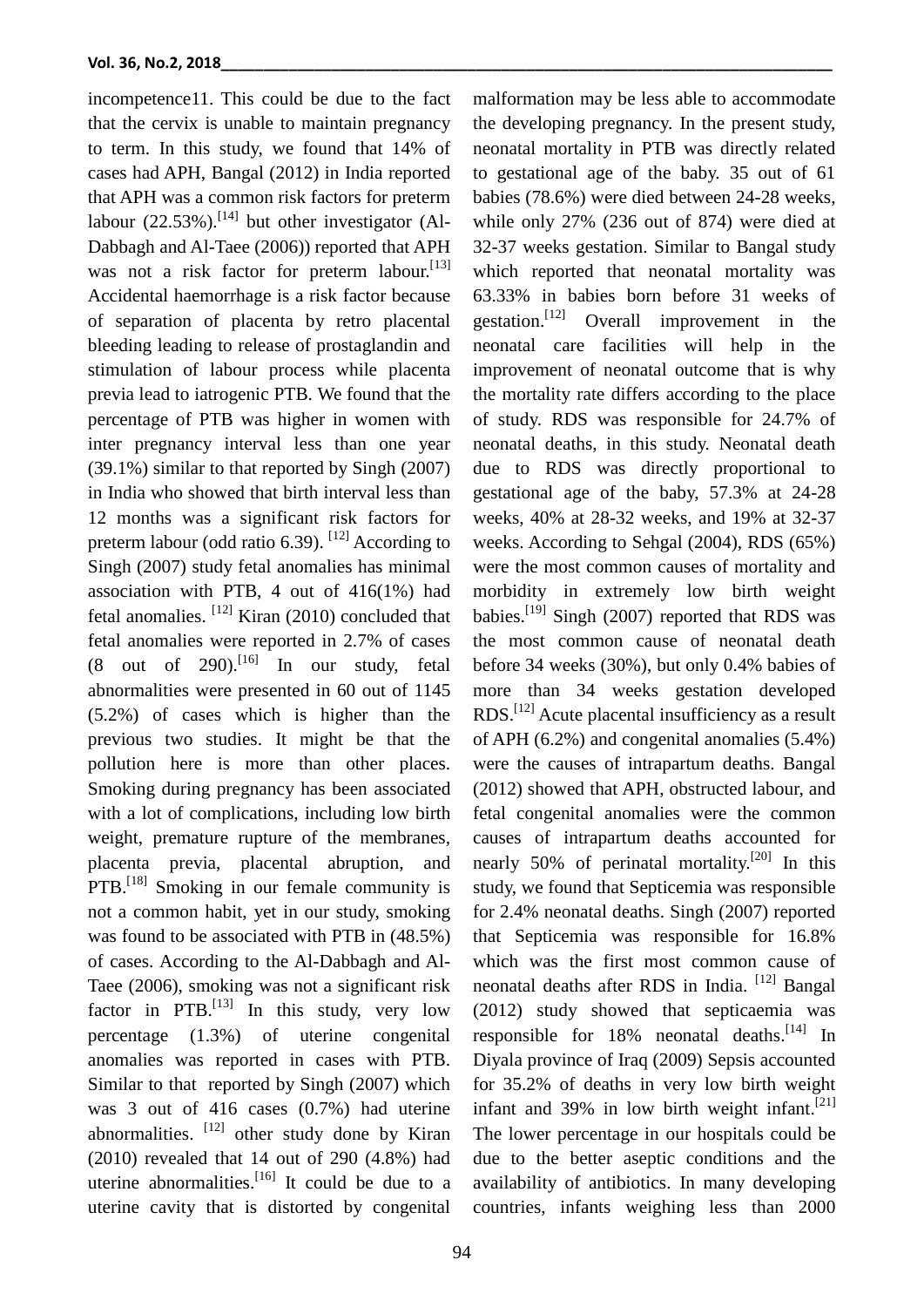(corresponding to about 32 weeks of gestation in the absence of intrauterine growth restriction) have little chance of survival. In contrast, the survival rate of infants born at 32 weeks in developed countries is similar to that of infants born at term.<sup>[7]</sup> In this study, 9 out of 61 cases weighing less than 1000 gram (15%) neonates were survived. The higher neonatal death rate (84.3%) was shown in babies weighting less than 1000 grams. Neonatal mortality was directly proportional to the birth weight of the baby. Similar percentage was reported by Bangal (2012) who found that neonatal mortality was 100% in the babies born with birth weight of 1000 grams.<sup>[\[14\]](#page-8-12)</sup> In the Diyala province of Iraq (2009), the very low birth weight infant mortality was 33.6%, and low birth weight infant mortality was 13%.<sup>[\[21\]](#page-9-3)</sup> It might be due to fewer facilities to deal with extremely low birth weight baby. Overall improvement in the neonatal care facilities will help in the improvement of neonatal outcome.

## **CONCLUSION AND RECOMMENDATION**

Preterm labour is a significant cause of perinatal mortality (34.7%). The hospital base incidence rate is (2.42%) in Basrah city which is lower than that recorded in the other Iraqi cities and other countries. The commonest predisposing factors are multiparous, smoker and co smoker previous miscarriage, inter-pregnancy interval less than one year, infection, and maternal age. In order to minimize the incidence rate of PTB we recommend screening pregnant women for those risk factors and trying to avoid them whenever possible. Because RDS was found to be the commonest cause of neonatal death and this could be minimize by delivering all PTB at hospitals equipped with neonatal care facilities and use of corticosteroids similar to that in developed countries. Overall improvement in the neonatal care facilities will help in the improvement of neonatal outcome and the survival rate in very preterm babies.

# **REFERENCES**

- <span id="page-8-0"></span>**1. Arias F, Bhide AG, Arulkumaran S, Damania K, Daftary SN. Preterm Labor. In: Practical Guide to High-Risk Pregnancy and Delivery. A South Asian Perspective Third edition. Elsevier Health Sciences. 2007; 198-217.**
- <span id="page-8-1"></span>**2. Lockwood C, Ramin S, Barss V. Overview of preterm labor and delivery. 1999; 9: 264-266.**
- <span id="page-8-2"></span>**3. Edmonds K. Preterm Labour. In: Dewhurst's textbook of obstetrics and gynaecology. Eighth edition. John Wiley and Sons. 2011; 383-354.**
- <span id="page-8-3"></span>**4. Shah R, Mullany LC, Darmstadt GL, Mannan I, Rahman SM, et al. Incidence and risk factors of preterm birth in a rural Bangladeshi cohort. BMC pediatrics. 2014; 14: 112-116.**
- <span id="page-8-4"></span>**5. Mohsenzadeh A, Saket S, Karimi A. Prevalence of Preterm Neonates and Risk Factors. Iranian Journal of Neonatology. 2011; 2: 38-42.**
- <span id="page-8-5"></span>**6. Afrakhteh M, Ebrahimi S, Valaie N. Prevalence of preterm delivery and its related factors in females referring to Shohada Tajrish Hospital. Pejouhandeh. 2003; 7: 341-344.**
- <span id="page-8-6"></span>**7. Beck S, Wojdyla D, Say L, Betran AP, Merialdi M, et al. The worldwide incidence of preterm birth: a systematic review of maternal mortality and morbidity. Bulletin of the World Health Organization. 2010; 88: 31-38.**
- <span id="page-8-7"></span>**8. Al-Diwan J, Al-Ageeli S, Al-Hadi A, Al-Hadithi T. Low birth weight in Iraq. Journal of the Faculty of Medicine/Baghdad. 2006; 48: 363-365.**
- **9. Moutquin JM. Classification and heterogeneity of preterm birth. BJOG: An International Journal of Obstetrics & Gynaecology. 2003; 110: 30-33.**
- <span id="page-8-8"></span>**10. Lumley J. Defining the problem: the epidemiology of preterm birth. BJOG: An International Journal of Obstetrics & Gynaecology. 2003; 110: 3-7.**
- <span id="page-8-9"></span>**11. Derakhshi B, Esmailnasab N, Ghaderi E, Hemmatpour S. Risk Factor of Preterm Labor in the West of Iran: A Case-Control Study. Iranian journal of public health. 2014; 43: 499.**
- <span id="page-8-11"></span>**12. Singh U, Singh N, Seth S. A prospective analysis of etiology and outcome of preterm labor. J Obstet Gynecol India. 2007; 57: 48-52.**
- <span id="page-8-10"></span>**13. Al-Dabbagh SA, Al-Taee WY. Risk factors for pre-term birth in Iraq: a case-control study. BMC pregnancy and childbirth. 2006; 6: 13-18.**
- <span id="page-8-12"></span>**14.Bangal VB, Giri PA, Mahajan AS. Maternal and foetal outcome in pregnancy induced hypertension: A study from rural tertiary care teaching hospital in India. International Journal**